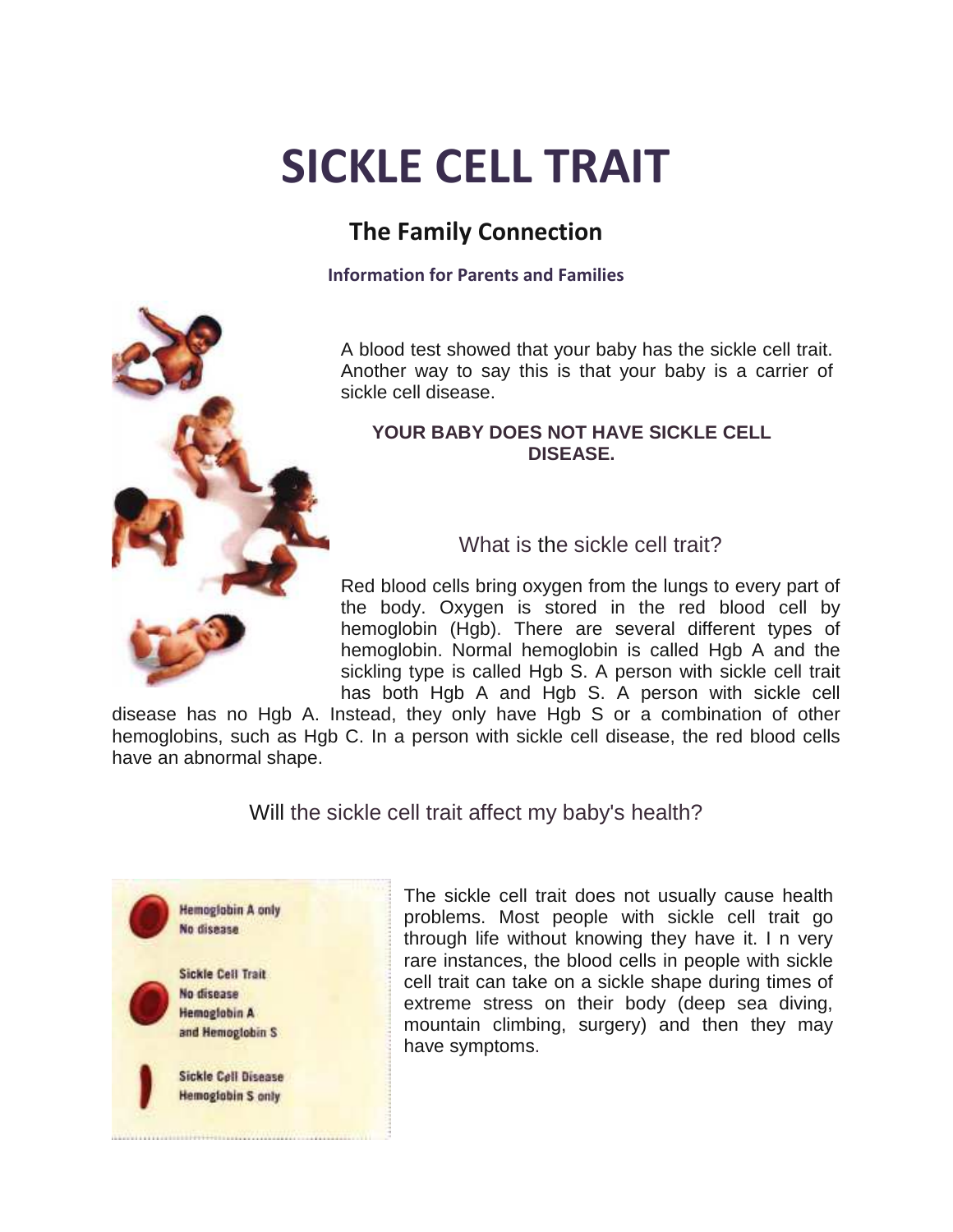When was my baby tested for sickle cell trait?

As part of the Newborn Screening Program , all babies born in New York State have testing for more than 40 disorders on a small amount of blood taken from their heel shortly after birth. This testing finds babies who have sickle cell trait.



Parents with Sickle Cell Trait

Will the sickle cell trait affect my baby's health?

The sickle cell trait does not usually cause health problems. Most people with sickle cell trait go through life without knowing they have it. I n very rare instances, the blood cells in people with sickle cell trait can take on a sickle shape during times of extreme stress on their body (deep sea diving, mountain climbing, surgery) and then they may have symptoms.

When was my baby tested for sickle cell trait?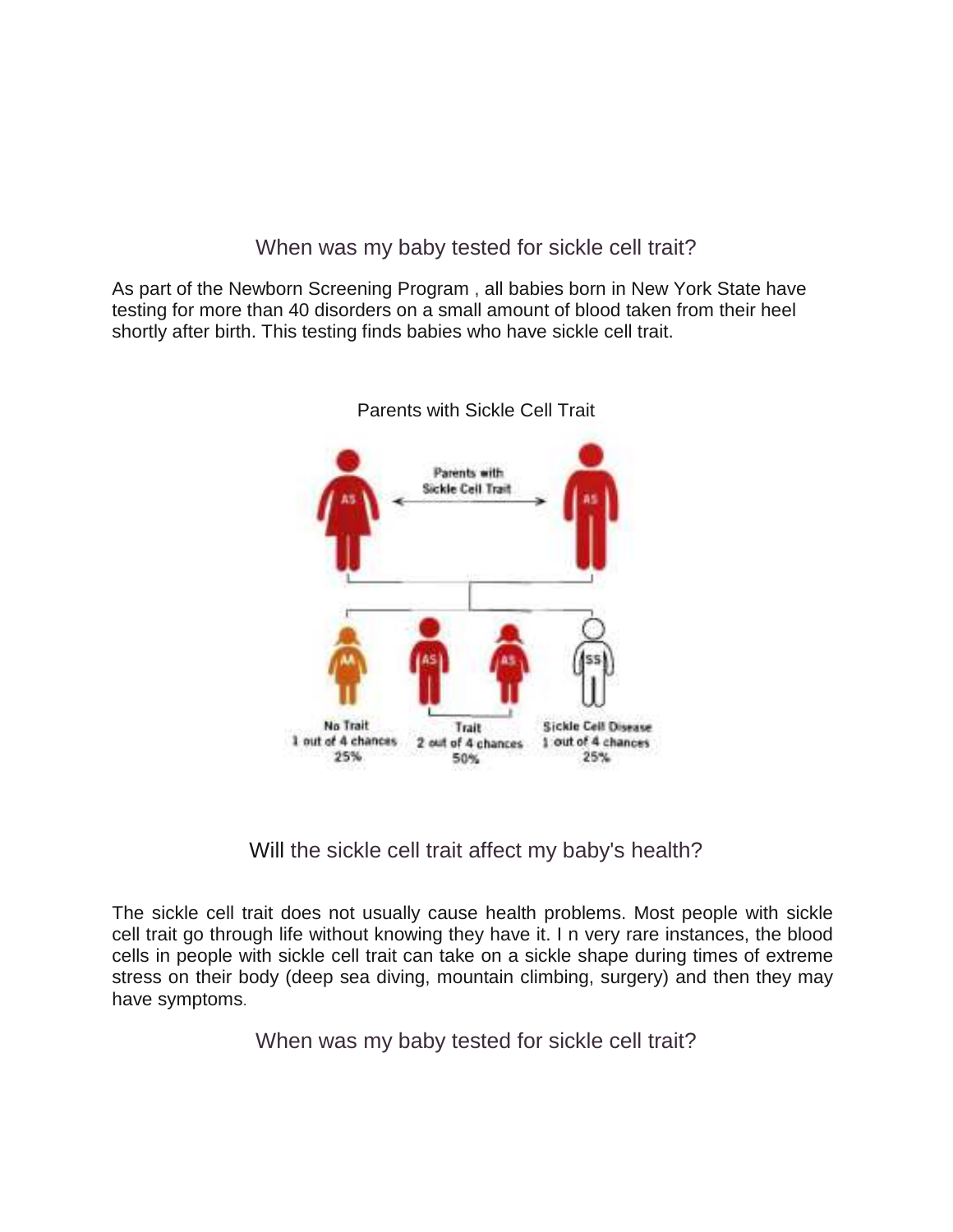As part of the Newborn Screening Program, all babies born in New York State have testing for more than 40 disorders on a small amount of blood taken from their heel shortly after birth. This testing finds babies who have sickle cell trait.

#### How common is sickle cell trait?

About 1 in 10 African Americans have the sickle cell trait. Sickle cell trait is also common in persons from the Caribbean and parts of Central and South America. The trait is not as common, but can also be found in people of other ethnic groups including those of Mediterranean, Middle Eastern, and Indian ancestry.

#### What are the symptoms of sickle cell disease?

Sickle cell disease is a serious medical condition. People with sickle cell disease usually have chronic pain and problems with their liver and spleen. They also have a shortage of red blood cells, known as anemia, which can cause them to be pale, short of breath and tire easily. There is also a risk for severe infections.

#### What does this test result mean for me and my family members?

At least the mother or father of a baby with sickle cell trait also has the trait. It is important that you are both tested and have the option to review your results with your doctor or a genetic counselor.

Sickle cell trait is inherited and there is nothing the mother or father could have done to cause or prevent sickle cell trait in their baby.

If only the mother or the father has the sickle cell trait, then there is a 1 in 2 chance for each child to inherit the trait. To have a baby with sickle cell disease, both the mother and the father must have the trait, and the child must inherit the trait from both parents. A mother and father who both have sickle cell trait, have a 1 in 4 chance to have a child with sickle cell disease, a 1 in 2 chance to have a child who has the trait, and a 1 in 4 chance to have a child who does not have the trait.

Testing for the sickle cell trait will give you information about your chance to have a child with sickle cell disease. Your blood test for the sickle cell trait will also provide information for your family members (brothers, sisters, parents, aunts, uncles) about their chance to have the sickle cell trait.

### **Where can I get more information about hemoglobin S trait?**